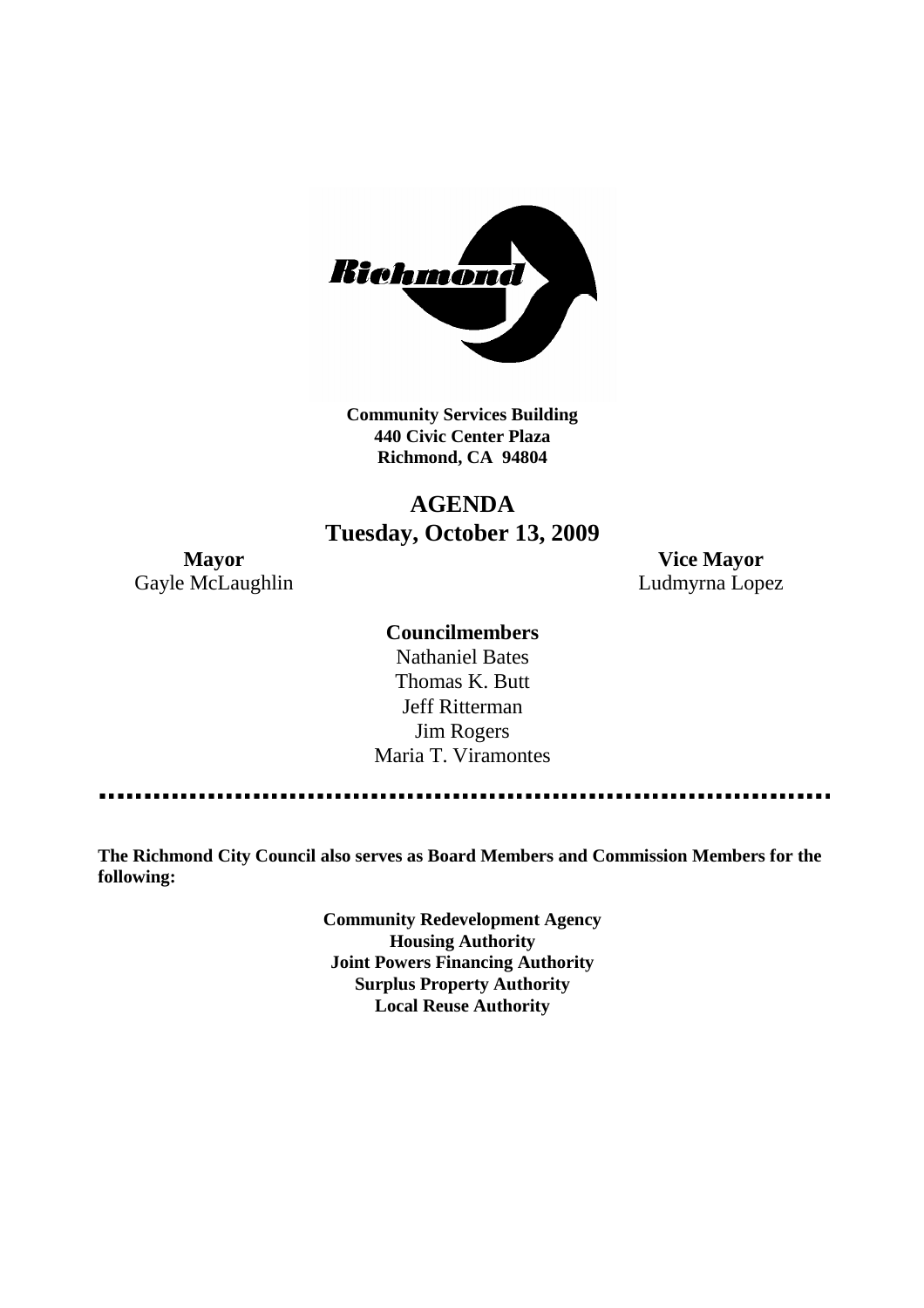# **MEETING PROCEDURES**

The City of Richmond encourages community participation at its City Council meetings and has established procedures that are intended to accommodate public input in a timely and time-sensitive way. As a courtesy to all members of the public who wish to participate in City Council meetings, please observe the following procedures:

**PUBLIC COMMENT ON AGENDA ITEMS:** Anyone who desires to address the City Council on items appearing on the agenda must complete and file a pink speaker's card with the City Clerk **prior** to the City Council's consideration of the item. Once the City Clerk has announced the item and discussion has commenced, no person shall be permitted to speak on the item other than those persons who have submitted their names to the City Clerk. Your name will be called when the item is announced for discussion. **Each speaker will be allowed TWO (2) MINUTES to address the City Council on NON-PUBLIC HEARING items listed on the agenda.**

**OPEN FORUM FOR PUBLIC COMMENT:** Individuals who would like to address the City Council on matters not listed on the agenda or on **Presentations, Proclamations and Commendations, Report from the City Attorney, or Reports of Officers** may do so under Open Forum. All speakers must complete and file a pink speaker's card with the City Clerk **prior** to the commencement of Open Forum. **The amount of time allotted to individual speakers shall be determined based on the number of persons requesting to speak during this item. The time allocation for each speaker will be as follows: 15 or fewer speakers, a maximum of 2 minutes; 16 to 24 speakers, a maximum of 1 and one-half minutes; and 25 or more speakers, a maximum of 1 minute.**

#### **SPEAKERS ARE REQUESTED TO OCCUPY THE RESERVED SEATS IN THE FRONT ROW BEHIND THE SPEAKER'S PODIUM AS THEIR NAME IS ANNOUNCED BY THE CITY CLERK.**

**CONSENT CALENDAR:** Consent Calendar items are considered routine and will be enacted, approved or adopted by one motion unless a request for removal for discussion or explanation is received from the audience or the City Council. A member of the audience requesting to remove an item from the Consent Calendar must complete and file a speaker's card with the City Clerk **prior to the City Council's consideration of Item C, Agenda Review.** An item removed from the Consent Calendar may be placed anywhere on the agenda following the City Council's agenda review.

*The City Council's adopted Rules of Procedure recognize that debate on policy is healthy; debate on personalities is not. The Chairperson has the right and obligation to cut off discussion that is too personal, too loud, or too crude.*

**\*\*\*\*\*\*\*\*\*\*\*\*\*\*\*\*\*\*\*\*\*\*\*\*\*\*\*\*\*\*\*\*\*\*\*\*\*\*\*\*\*\*\*\*\*\*\*\*\*\*\*\*\*\*\*\*\*\***